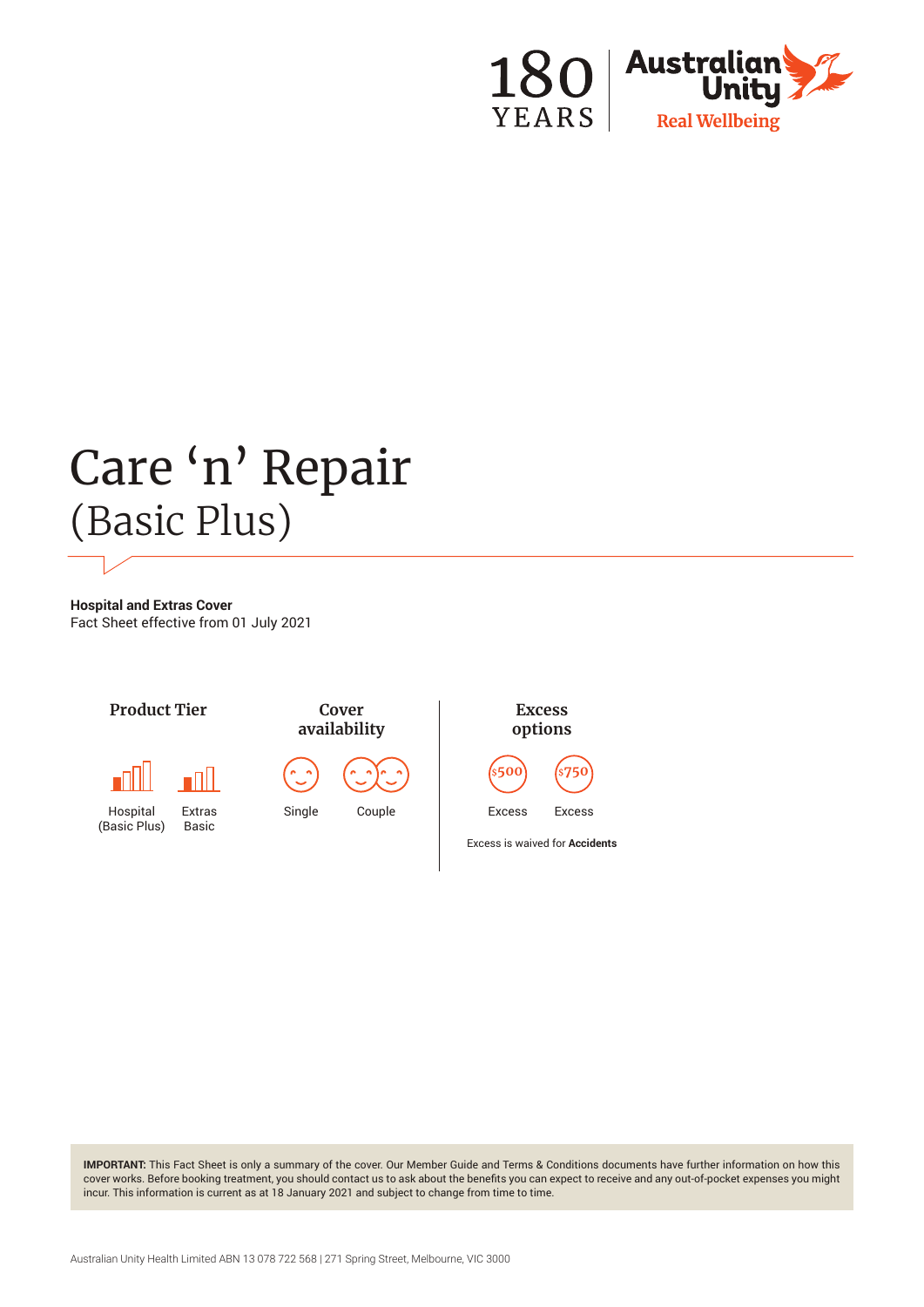## **Care 'n' Repair** (Basic Plus)



#### Hospital Cover

The table(s) below must be read together with the "Important Information" section, which provides further detail on your benefits, out-of-pockets and waiting periods. In addition you should read the table(s) in conjunction with the "Clinical Categories Explained" document to understand what treatments are included under each Clinical Category. This document can be found online at australianunity.com.au/clinical-categories-explained

| <b>Clinical Category</b>                                                        | Agreement<br><b>Private Hospital</b> | Public Hospital,<br>shared room |
|---------------------------------------------------------------------------------|--------------------------------------|---------------------------------|
| Restricted                                                                      |                                      |                                 |
| <b>Back, Neck and Spine</b>                                                     | <b>O</b> Restricted                  | $\vee$ Covered                  |
| <b>Blood</b>                                                                    | <b>O</b> Restricted                  | $\vee$ Covered                  |
| <b>Bone, Joint and Muscle</b>                                                   | <b>O</b> Restricted                  | $\vee$ Covered                  |
| <b>Brain and Nervous System</b>                                                 | <b>O</b> Restricted                  | $\vee$ Covered                  |
| <b>Breast Surgery (Medically</b><br><b>Necessary</b> )                          | <b>O</b> Restricted                  | $\vee$ Covered                  |
| <b>Chemotherapy, Radiotherapy and</b><br><b>Immunotherapy for Cancer</b>        | <b>O</b> Restricted                  | $\vee$ Covered                  |
| <b>Dental Surgery</b>                                                           | <b>O</b> Restricted                  | $\vee$ Covered                  |
| <b>Diabetes Management (Excluding</b><br>Insulin Pumps)                         | <b>O</b> Restricted                  | $\vee$ Covered                  |
| <b>Digestive System</b>                                                         | <b>O</b> Restricted                  | <b>◆ Covered</b>                |
| <b>Ear, Nose and Throat</b>                                                     | <b>O</b> Restricted                  | $\vee$ Covered                  |
| <b>Eye (Not Cataracts)</b>                                                      | <b>O</b> Restricted                  | $\vee$ Covered                  |
| <b>Gastrointestinal Endoscopy</b>                                               | <b>O</b> Restricted                  | $\vee$ Covered                  |
| Gynaecology                                                                     | <b>O</b> Restricted                  | $\vee$ Covered                  |
| <b>Heart and Vascular System</b>                                                | <b>O</b> Restricted                  | $\vee$ Covered                  |
| <b>Hernia and Appendix</b>                                                      | <b>O</b> Restricted                  | $\vee$ Covered                  |
| <b>Hospital Psychiatric Services</b>                                            | <b>O</b> Restricted                  | $\vee$ Covered                  |
| <b>Implantation of Hearing Devices</b>                                          | <b>O</b> Restricted                  | $\vee$ Covered                  |
| <b>Insulin Pumps</b>                                                            | <b>O</b> Restricted                  | $\vee$ Covered                  |
| <b>Joint Reconstructions</b>                                                    | <b>O</b> Restricted                  | $\blacktriangleright$ Covered   |
| <b>Kidney and Bladder</b>                                                       | <b>O</b> Restricted                  | $\vee$ Covered                  |
| <b>Lung and Chest</b>                                                           | <b>O</b> Restricted                  | $\blacktriangleright$ Covered   |
| <b>Male Reproductive System</b>                                                 | <b>O</b> Restricted                  | $\vee$ Covered                  |
| <b>Miscarriage and Termination of</b><br>Pregnancy                              | <b>O</b> Restricted                  | $\vee$ Covered                  |
| <b>Pain Management</b>                                                          | <b>O</b> Restricted                  | $\blacktriangleright$ Covered   |
| <b>Pain Management with Device</b>                                              | <b>O</b> Restricted                  | $\blacktriangleright$ Covered   |
| <b>Palliative Care</b>                                                          | <b>O</b> Restricted                  | $\vee$ Covered                  |
| <b>Plastic and Reconstructive</b><br>Surgery (Medically Necessary)              | <b>O</b> Restricted                  | $\vee$ Covered                  |
| <b>Podiatric Surgery (Provided by a</b><br><b>Registered Podiatric Surgeon)</b> | <b>O</b> Restricted                  | $\blacktriangledown$ Covered    |
| <b>Rehabilitation</b>                                                           | <b>O</b> Restricted                  | $\vee$ Covered                  |
| <b>Skin</b>                                                                     | <b>O</b> Restricted                  | ✔ Covered                       |
| <b>Sleep Studies</b>                                                            | <b>O</b> Restricted                  | $\vee$ Covered                  |
| <b>Tonsils. Adenoids and Grommets</b>                                           | <b>O</b> Restricted                  | <b>◆ Covered</b>                |
| <b>Not Covered</b>                                                              |                                      |                                 |
| <b>Assisted Reproductive Services</b>                                           | X Not Covered                        | <b>X</b> Not Covered            |
| <b>Cataracts</b>                                                                | <b>X</b> Not Covered                 | <b>X</b> Not Covered            |
| <b>Dialysis for Chronic Kidney Failure</b>                                      | <b>X</b> Not Covered                 | <b>X</b> Not Covered            |
| <b>Joint Replacements</b>                                                       | <b>X</b> Not Covered                 | <b>X</b> Not Covered            |
| <b>Pregnancy and Birth</b>                                                      | <b>X</b> Not Covered                 | <b>X</b> Not Covered            |
| <b>Weight Loss Surgery</b>                                                      | <b>X</b> Not Covered                 | <b>X</b> Not Covered            |

| <b>Further Benefits Provided by Australian Unity</b>        |                                                                                                                                                                                                                                                                                                                                                     |  |
|-------------------------------------------------------------|-----------------------------------------------------------------------------------------------------------------------------------------------------------------------------------------------------------------------------------------------------------------------------------------------------------------------------------------------------|--|
| Service                                                     | <b>Additional Information</b>                                                                                                                                                                                                                                                                                                                       |  |
| <b>Accident Cover</b>                                       | If you need hospital treatment for an injury<br>sustained during an Accident that occurred after<br>joining this cover, and the hospital treatment<br>is within a Clinical Category that is listed as<br>Restricted or Not Covered, that hospital treatment<br>will be treated as Covered.                                                          |  |
| <b>Emergency Ambulance</b>                                  | Ambulance transportation to hospital. You are<br>covered for emergency ambulance transportation<br>to hospital provided that the transport is coded<br>and invoiced as emergency transport by a<br>recognised State Ambulance authority. Some<br>State schemes already cover ambulance services.<br>Capped at \$1,000 per person per calendar year. |  |
| <b>Hospital Care at Home</b><br>& Rehabilitation at<br>Home | Receive short-term support from our approved<br>service provider in the comfort of your own home<br>to avoid or reduce a hospital stay following a<br>hospital admission, when referred by a medical<br>practitioner. Subject to prior application and<br>approval. Waiting periods may apply, depending<br>on the treatment.                       |  |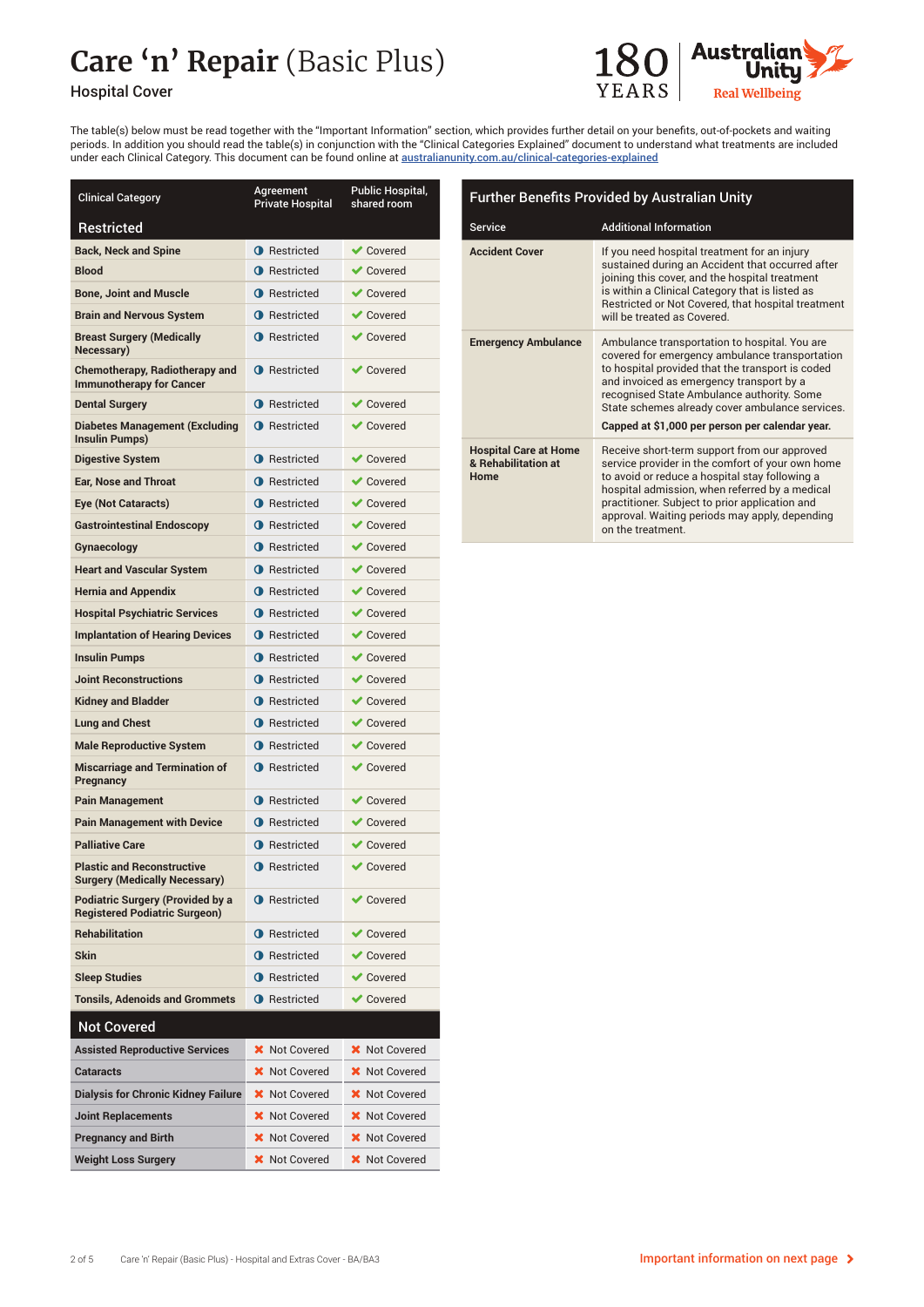## **Care 'n' Repair** (Basic Plus)

Extras Cover

| Dental                     | What you'll get back | Yearly limit (January - December)    | <b>Waiting Period and Additional Information</b>                                                                                                                                                                                                      |
|----------------------------|----------------------|--------------------------------------|-------------------------------------------------------------------------------------------------------------------------------------------------------------------------------------------------------------------------------------------------------|
| <b>Preventative Dental</b> | Set amounts per item | Combined maximum of \$500 per person | No waiting period<br>Covers selected services such as scale and clean,<br>fluoride treatment and mouthquards                                                                                                                                          |
| <b>General Dental</b>      | Set amounts per item |                                      | No waiting period for selected diagnostic services<br>2 month waiting period includes most fillings and<br>simple tooth extractions<br>12 month waiting period includes treatment for<br>gum disease, root canal, and surgical extraction<br>of teeth |

| <b>Physical Therapies</b>             | What you'll get back  | Yearly limit (January - December)    | Waiting Period and Additional Information                                                 |
|---------------------------------------|-----------------------|--------------------------------------|-------------------------------------------------------------------------------------------|
| <b>Physiotherapy &amp; Myotherapy</b> | \$25 per consultation | Combined maximum of \$300 per person | 2 month waiting period<br>Physiotherapy includes sports physiotherapy and<br>hydrotherapy |
| <b>Exercise Physiology</b>            | \$25 per consultation |                                      | 2 month waiting period<br>Includes hydrotherapy                                           |

| <b>Other Health Services</b> | What you'll get back  | Yearly limit (January - December)                                                        | Waiting Period and Additional Information |
|------------------------------|-----------------------|------------------------------------------------------------------------------------------|-------------------------------------------|
| Acupuncture                  | \$17 per consultation | Combined maximum of \$170 per person<br>Remedial Massage sub-limit is \$85 per<br>person | 2 month waiting period                    |
| <b>Remedial Massage</b>      | \$17 per consultation |                                                                                          | 2 month waiting period                    |
| <b>Dietetics</b>             | \$17 per consultation |                                                                                          | 2 month waiting period                    |
| <b>Occupational Therapy</b>  | \$17 per consultation |                                                                                          | 2 month waiting period                    |

| <b>Devices &amp; Aids</b>           | What you'll get back               | Yearly limit (January - December) | Waiting Period and Additional Information                                                                                                                                                                             |
|-------------------------------------|------------------------------------|-----------------------------------|-----------------------------------------------------------------------------------------------------------------------------------------------------------------------------------------------------------------------|
| <b>Health Appliances &amp; Aids</b> | Up to 100% of the cost per<br>item | \$150 per person                  | 2 month waiting period<br>The hire or purchase of braces, splints,<br>wheelchairs, crutches or compression garments<br>when recommended by a healthcare practitioner<br>and used in prevention or support post injury |

#### **Devices and Aids**

For a benefit to be paid on some aids and devices, a letter is required (no more than 6 months old) from your treating doctor or healthcare practitioner indicating the medical condition for which the item is required. Aids and devices must be purchased from a Recognised Provider or an Australian organisation. Please call us to check if an item is covered and if a letter is required.

#### **Consultations and Telehealth Appointments**

References to 'consultations' in the table above are to in-person consultations. The following treatments are also eligible for benefits where the consultation can be appropriately delivered as a telehealth appointment: Dietetics, Exercise Physiology, Occupational Therapy and Physiotherapy. Benefits are only payable for one consultation with a provider on the same day, for the same member.

### **Additional Benefits of the Cover**

#### **Preventative Health Services**

Australian Unity is committed to our members' wellbeing. Some health conditions may be prevented or reduced via simple lifestyle changes like a good diet and increased physical activity. Preventative Health Services can offer practical support to help bring about positive change in members' lives. The following Preventative Health Services are offered under your cover: **Doctor Health Checks, Cervical Cancer Vaccinations, Quit Smoking, Weight Loss, Lift for Life, Step into Life, Diabetes Australia Membership, Mammogram Screening, Bone Density Scan** and **Personal Health Coaching**. To check your eligibility, which providers and programs you are able to use and any waiting periods that may apply, please contact Australian Unity. More information can be found at australianunity.com.au/wellnessbenefits

#### **Health Support Programs**

The diagnosis of a chronic condition or illness can leave you feeling vulnerable and overwhelmed. Australian Unity at home Health Support programs are there to increase your knowledge, skills and confidence – and ultimately, help improve or sustain your health and wellbeing. Work with a team of highly qualified and experienced health consultants to develop a personalised plan that complements the care you are already receiving. We have a range of programs available, including support for Diabetes, Heart-related conditions and mental health care. This includes the **MindStep® Mental Health Program**.

To check programs available and your enrolment eligibility and any waiting periods that may apply, please contact Australian Unity. More information can be found at australianunity.com.au/wellnessbenefits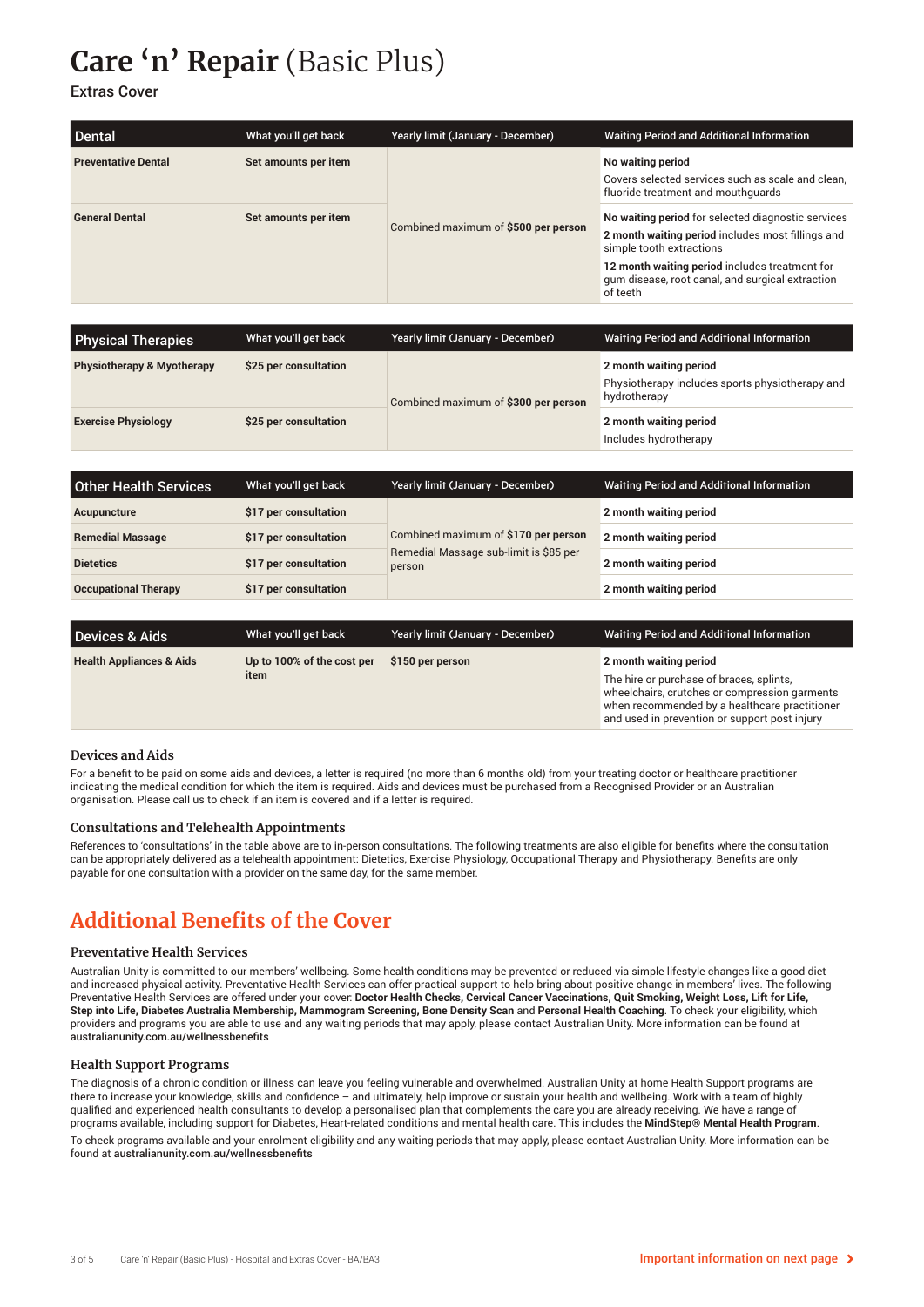## **Important Information**

#### **Covered treatments means your hospital cover will pay benefits towards:**

#### **Except for the Clinical Category Podiatric Surgery (Provided by a Registered Podiatric Surgeon):**

- Accommodation in an agreement Private Hospital room/ward for overnight or same day admission
- Accommodation in a Public Hospital, shared room/ward for overnight or same day admission up to the minimum (default) rate as set by the Australian Government
- Operating theatre and intensive care fees
- Medication in hospital approved by the Pharmaceutical Benefits Scheme (PBS) (excluding medication you take home)
- Allied health services that are directly related to your admission and provided by the hospital (e.g. physiotherapy) while admitted
- Dressings and other consumables while admitted. Excludes robotic surgery consumables unless otherwise covered for your treatment by the agreement between Australian Unity and the hospital. Please contact your hospital about any out-of-pocket costs.
- Attending doctor/surgeon fees raised while admitted
- Most diagnostic tests during your admission e.g. pathology and radiology
- The cost of a prosthesis as listed in the prostheses list set out in the Private Health Insurance (Prostheses) Rules, as in force from time to time

#### **For the Clinical Category Podiatric Surgery (Provided by a Registered Podiatric Surgeon):**

- Accommodation in an agreement Private Hospital room/ward for overnight or same day admission
- Accommodation in a Public Hospital, shared room/ward for overnight or same day admission up to the minimum (default) rate as set by the Australian Government
- The cost of a prosthesis as listed in the prostheses list set out in the Private Health Insurance (Prostheses) Rules, as in force from time to time

#### **Hospital Cover Limitations**

This product provides hospital cover for Accidents and pays minimum (default) benefits for other services listed as Restricted in the hospital table. The additional benefit you'll receive under this cover, compared to what you'll receive as a public (Medicare) patient in a public hospital, is a choice of doctor.

#### **Out-of-pocket costs - Hospital**

If you are admitted to hospital (including for Covered treatments) you may have out-of-pocket costs, some of which have been detailed below.

If you want more specific information about what you can expect these costs to be, we recommend you obtain a quote from your doctors/hospital before undergoing treatment. Then contact us for details of benefits before proceeding with your treatment.

Additionally, benefits are not payable for claims where you have the right to claim compensation, damages or benefits from another source (e.g. TAC or WorkCover), now or at a later date.

#### **Excess**

In exchange for a lower premium, an excess is a set amount of money you agree to pay towards the hospital accommodation costs if you or a family member is admitted to hospital.

With Care 'n' Repair (Basic Plus) you have a choice of excess:

- Care 'n' Repair (Basic Plus) \$500 excess
- Care 'n' Repair (Basic Plus) \$750 excess

Singles will only pay an excess for the first hospital admission each calendar year. Couples will only pay an excess for the first two hospital admissions each calendar year. We will waive the excess for hospital admissions for an injury sustained during an Accident that occurred after joining this cover.

#### **Hospital Accommodation**

#### General

Hospital covers do not pay any benefits towards the cost of non-admitted hospital visits, attendance at a doctor's room or administration fees when you attend an Emergency Department. You will be out-of-pocket for all of these costs.

Non Agreement Private Hospital / Private room of a Public Hospital If you are admitted to a non agreement hospital or to a private room of a public hospital, then the amount we pay is a set rate and may not cover the full cost of your stay which means you may incur large out-of-pocket costs.

#### **Waiting Periods**

You cannot receive benefits for any items or services you may have received while you are serving a relevant waiting period. However, if you've already served your waiting periods on an equivalent or higher level of cover with any registered Australian health fund and join within 30 days of leaving that fund, you will not have to re-serve your waiting periods. Otherwise, waiting periods will apply from the date you re-join. If you've upgraded your cover, your waiting periods for the higher benefits will start on the date you upgrade, but you can still claim an equivalent benefit to your previous level of cover during that period.

Care 'n' Repair (Basic Plus) waiting periods are:

- 2 months: Psychiatric, Rehabilitation and Palliative Care
- 12 months: all pre-existing conditions except Psychiatric, Rehabilitation and Palliative Care
- No waiting period for Emergency Ambulance, or hospital treatment required for an injury sustained during an Accident that occurs after joining this cover
- 2 months: all other treatments included on your cover

Some waiting periods for the Extras services on your cover are listed in the Extras table. These are not an exhaustive list. Please refer to your Online Member Services or contact us for more information as waiting periods for other services may apply.

#### **Pre-existing conditions**

A pre-existing condition is an ailment, illness or condition that in the opinion of a medical practitioner appointed by Australian Unity (not your own doctor), the signs or symptoms of that ailment, illness or condition existed at any time in the period of six months ending on the day on which you joined Australian Unity or upgraded your cover, irrespective of whether you were aware of it. If you make a hospital claim in the first 12 months of your joining or upgrading your cover, we will ask you to get your consulting doctors or other practitioner (e.g. your dentist, GP or specialist) to complete a medical report. You should ask us to carry out this assessment before going into hospital.

#### **Accidents**

Accident means an unplanned and unforeseen event, occurring by chance, and leading to bodily injuries caused solely and directly by an external force or object requiring treatment from a Medical Practitioner (defined here as a medical doctor who is not the member or a relative of the Member) within 7 days of the event, but excludes injuries arising out of: surgical procedures; unforeseen illness; pregnancy; drug use; and aggravation of an underlying condition or injury.

#### **Restricted Services**

Restricted services are hospital claims which are limited to a minimum (default) benefit. This is the minimum dollar amount set by the Australian Government for accommodation as a private patient in a shared room of a public hospital. A Restricted service does not pay any money towards the cost of intensive care or theatre fees in a private hospital or private day centre. Therefore you may incur a large out of pocket expense. Contact us on 13 29 39 for more information.

#### **Changes to your cover**

We may at any time make changes to your cover. This may include adding or reducing the benefits or services available to you. We will ensure that we provide you with appropriate notice of these changes in accordance with the Private Health Insurance Act 2007, the Australian Consumer Law and the Private Health Insurance Code of Conduct.